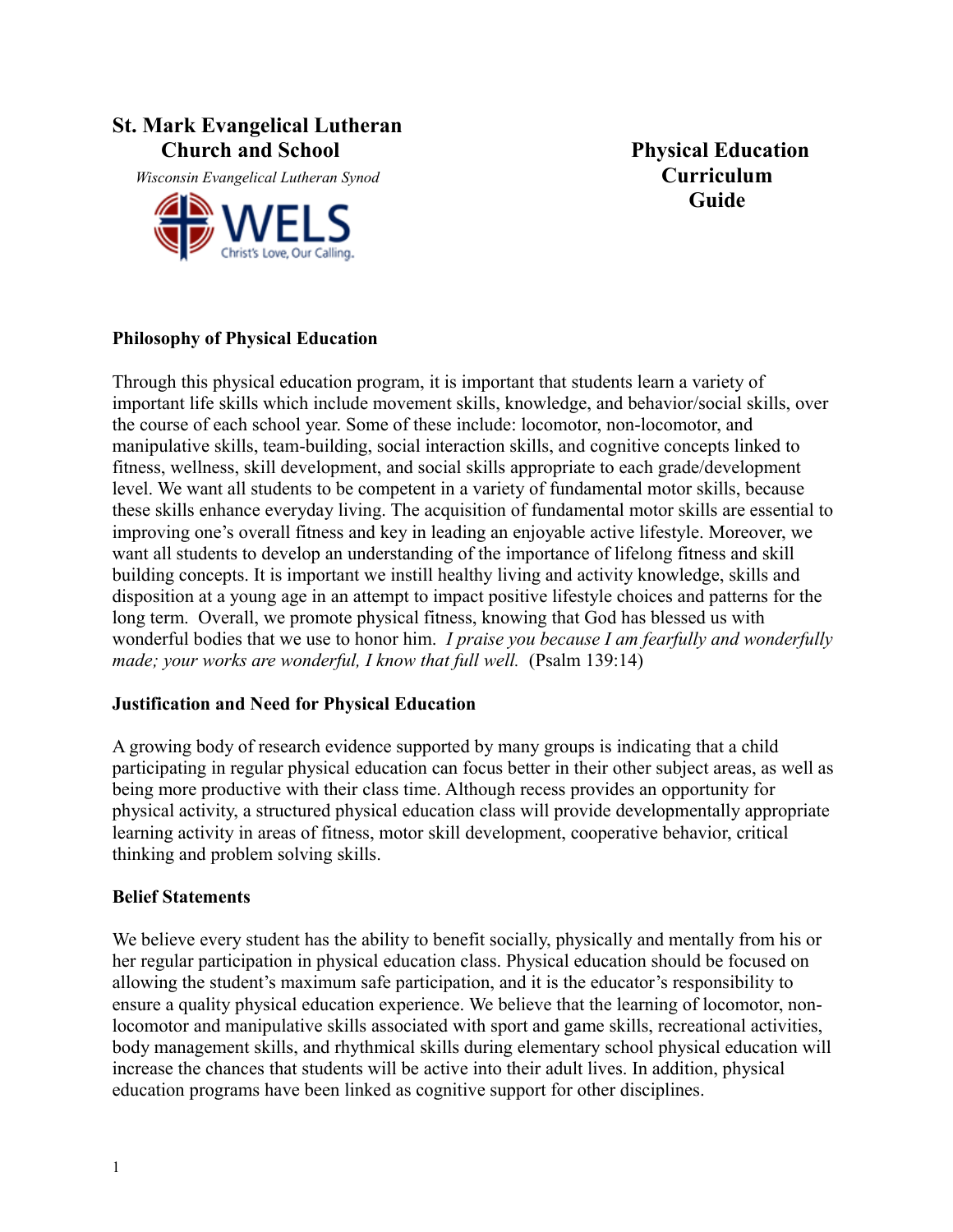# **General Safety Guidelines**

Safety is a primary concern in all physical education classes. The following list includes some general safety and common sense practices that are important with the physical education program.

A. Students will respect themselves, their classmates, their teachers, and the equipment and facilities.

B. Students are encouraged to wear tennis shoes suitable for Physical Education movement activities for safety and efficiency of movement.

C. Safe movement practice will be emphasized in all classes.

D. Students must ask permission if it becomes necessary to leave the gymnasium, activity space, and/or the classroom during Physical Education Class. Safe supervision will be continuously maintained.

## **Elementary School Level Physical Education Outcomes**

*By the end of elementary school, the learner will have foundational skills and knowledge of fitness and skill-related concepts to successfully transition to middle school physical education.* 

**First Grade** – *First grade students will demonstrate mature form in non-locomotor skill in educational activities. Students will continue to develop basic body control and health-related fitness components such as strength, endurance, and flexibility. They will learn rules, procedures, and strategies necessary for effective participation in simple games with emphasis on safety. They will begin to understand and learn the benefits of health fitness.*

1. The student demonstrates various locomotor skills while moving in different levels and pathways

2. The student demonstrates the skills of chasing, fleeing, and dodging

3. The student demonstrates the knowledge and understanding for their classroom rules and expectations

- 4. The student demonstrates proper safety practices while being physically active
- 5. The student demonstrates proper throwing and catching skills
- 6. The student demonstrates basic striking skills
- 7. The student demonstrates basic kicking skills
- 8. The student demonstrates proper use of equipment in class

9. The student demonstrates the knowledge and rules of simple games and the honest play associated with the activity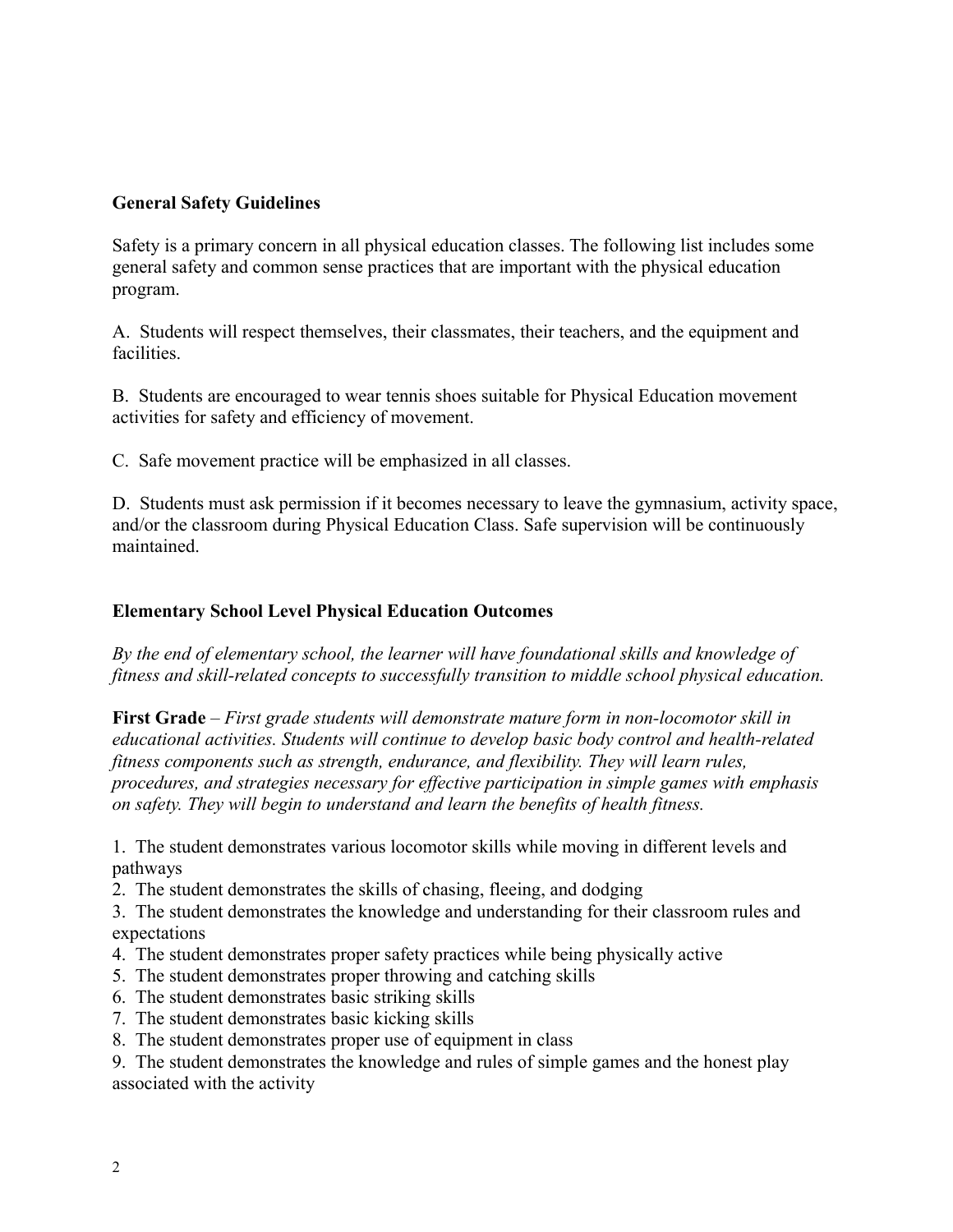**Second Grade** – *Second grade students will learn to work towards demonstrating mature form in manipulate skills. They will advance their learning and progression in locomotor and nonlocomotor movements in various activities.*

- 1. The student demonstrates the ability to work with other students in class
- 2. The student demonstrates the knowledge and understanding of health-related fitness concepts
- 3. The student demonstrates body control while performing various locomotor skills
- 4. The student demonstrates rhythm with movement during activities
- 5. The student demonstrates spatial awareness during activities
- 6. The student demonstrates advanced striking skills (i.e. striking with a raquet)
- 7. The student demonstrates advanced kicking skills (i.e. kicking a moving ball, punting, etc.)

**Third Grade** – *Third grade students begin to demonstrate mature form in fundamental locomotor and manipulative skills during skill practice and game situations. Students will refine, vary, and combine skills in complex situations. They will apply movement concepts and healthrelated fitness components to regular physical activity. Students will begin to learn game strategies and apply safety rules and etiquette while working cooperatively with peers.*

1. The student demonstrates a variety of locomotor skills (throwing, catching, striking, etc.) during activities

2. The student demonstrates the ability to perform locomotor skills during game-type situations

- 3. The student demonstrates the ability to perform non-locomotor skills during game-type situations
- 4. The student demonstrates the ability to start taking charge of their health related fitness
- 5. The student demonstrates the ability to assess themselves and others during various fitness tests (i.e. ½ mile/mile run, sit up, push up and sit and reach)

6. The student will continue to work on manipulative/striking skills

**Fourth Grade** – *Fourth grade students will continue and try to apply skill – related components of fitness in skill practices, activities, and assessments. The students will still learn and apply goals for improving health and fitness. They will work with peers and apply tactical strategies in simple partner activities.*

- 1. The student demonstrates the ability to work in large groups
- 2. The student demonstrates the ability to communicate potential strategies with others during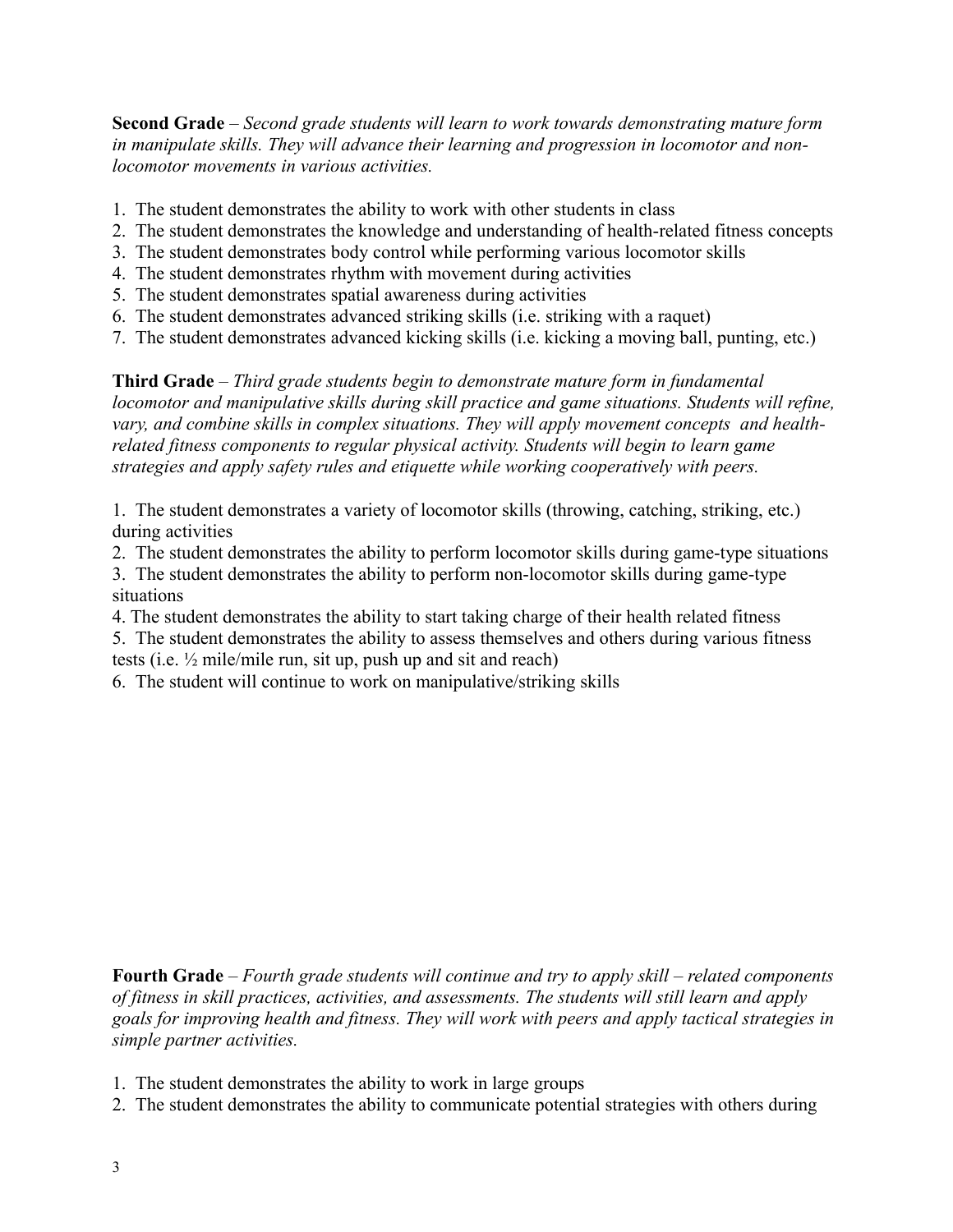activities

3. The student demonstrates the ability to effectively communicate safety concerns with others during activities

4. The student demonstrates the ability to make safe choices during activities

5. The student continues to demonstrate the ability to assess themselves and others during various fitness tests

- 6. The student demonstrates the ability to apply basic skills (i.e. kicking, throwing, catching, etc.) into team-based and cooperative activities
- 7. The student will start to demonstrate the basic concepts of team games
- 8. The student will continue to work on manipulative/striking skills

**Fifth Grade** – *Fifth grade students will apply all major fundamental skills and concepts to enhance their movement proficiency, personal fitness, game strategy and tactics. The students will demonstrate and analyze social skills necessary to be successful in physical activities.*

1. The student demonstrates the ability to form strategies during independent activities

2. The student demonstrates the ability to form strategies during partner activities

3. The student demonstrates the ability to effectively help and improve other students during certain activities

- 4. The student continues to demonstrate mature, advance skills in game activities
- 5. The student continues to maturely assess their physical fitness during tests and activities
- 6. The student will continue to work on basic rules and concepts of team games
- 7. The student will continue to work on mastering their manipulative/striking skills

**Sixth Grade** – *Sixth grade students will apply all major fundamental skills and concepts to enhance their movement proficiency, personal fitness, game strategy and tactics. The students will demonstrate and analyze social skills necessary to successful in physical activities.*

1. The student will demonstrate the use of basic skills for individual, dual, team, lifetime games and activities

- 2. The student will demonstrate the use of basic rhythmic patterns
- 3. The student will demonstrate the use of game transition of offense/defense in game situations
- 4. The student will demonstrate the use of basic rules of game
- 5. The student engages fully in physical fitness concepts of warm up, cool down, muscular strength, muscular endurance, flexibility and cardiovascular